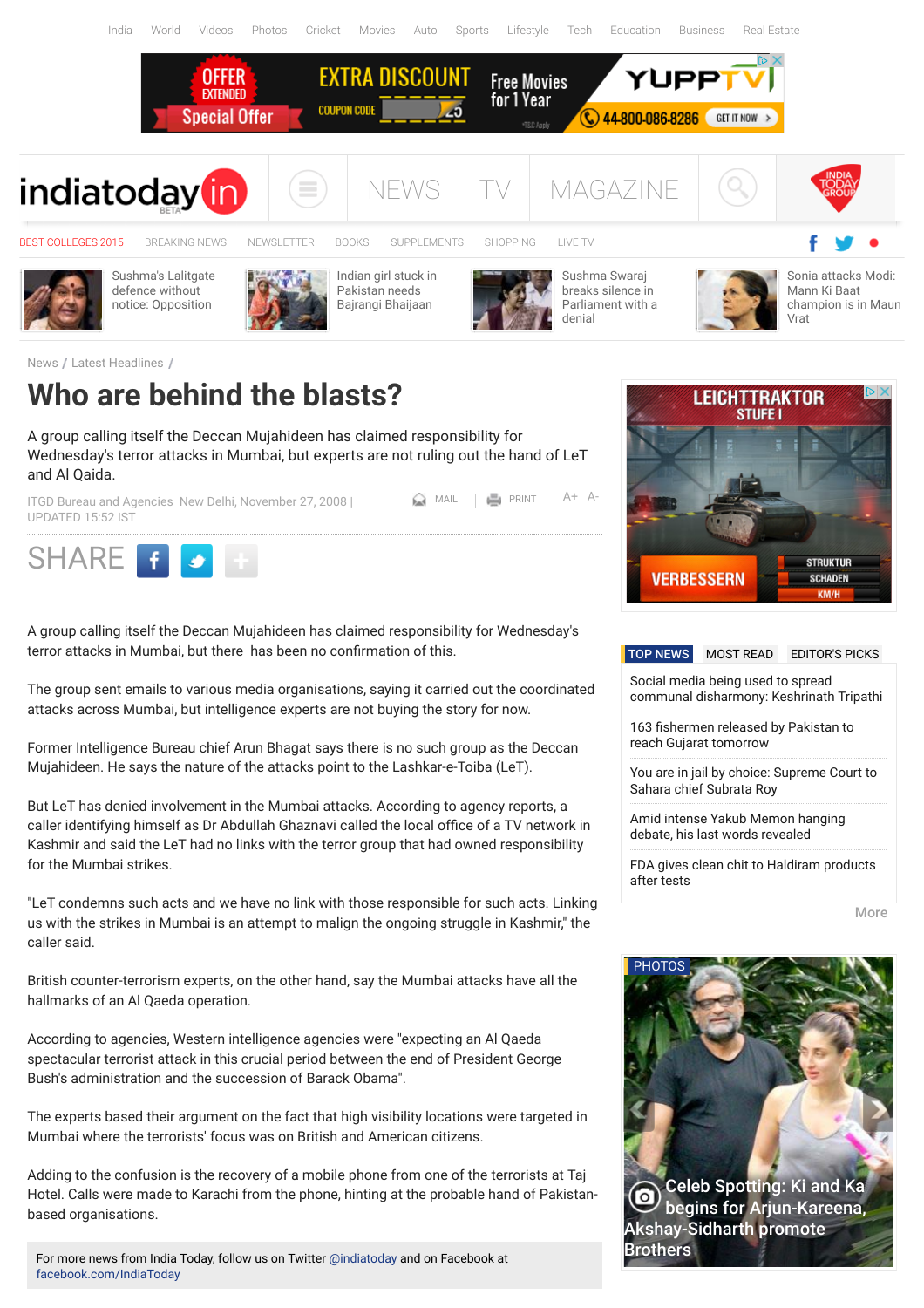

## **FROM INDIA TODAY GROUP [by Taboola](http://www.taboola.com/en/popup?template=colorbox&taboola_utm_source=indiatoday-indiatoday&taboola_utm_medium=bytaboola&taboola_utm_content=hybrid-text-links-2c:text-2-columns:)**



indiatoday.intoday.in Anna Hazare: Mere assurance [from govt on OROP not enough](http://indiatoday.intoday.in/story/anna-hazare-mere-assurance-from-government-on-orop-not-enough/1/454145.html?utm_source=taboola&utm_medium=referral)



indiatoday.intoday.in [Yakub Memon is dead but my](http://indiatoday.intoday.in/story/yakub-is-dead-but-my-fight-still-on-anand-grover/1/455259.html?utm_source=taboola&utm_medium=referral) fight still on, says lawyer



indiatoday.intoday.in [From being one of Modi's top](http://indiatoday.intoday.in/story/sushma-swaraj-lalit-modi-narendra-modi-ipl/1/445628.html?utm_source=taboola&utm_medium=referral) ministers, Swaraj has batted herself into a tight corner

**CLICK HERE** 

OCTOBER 15, 1931 - JULY 27, 2015 "Let us move on with the spirit of -I can do it, we can do it and the nation can do it"

#KalamWillLiveOn

**APJ Abdul Kalam** 

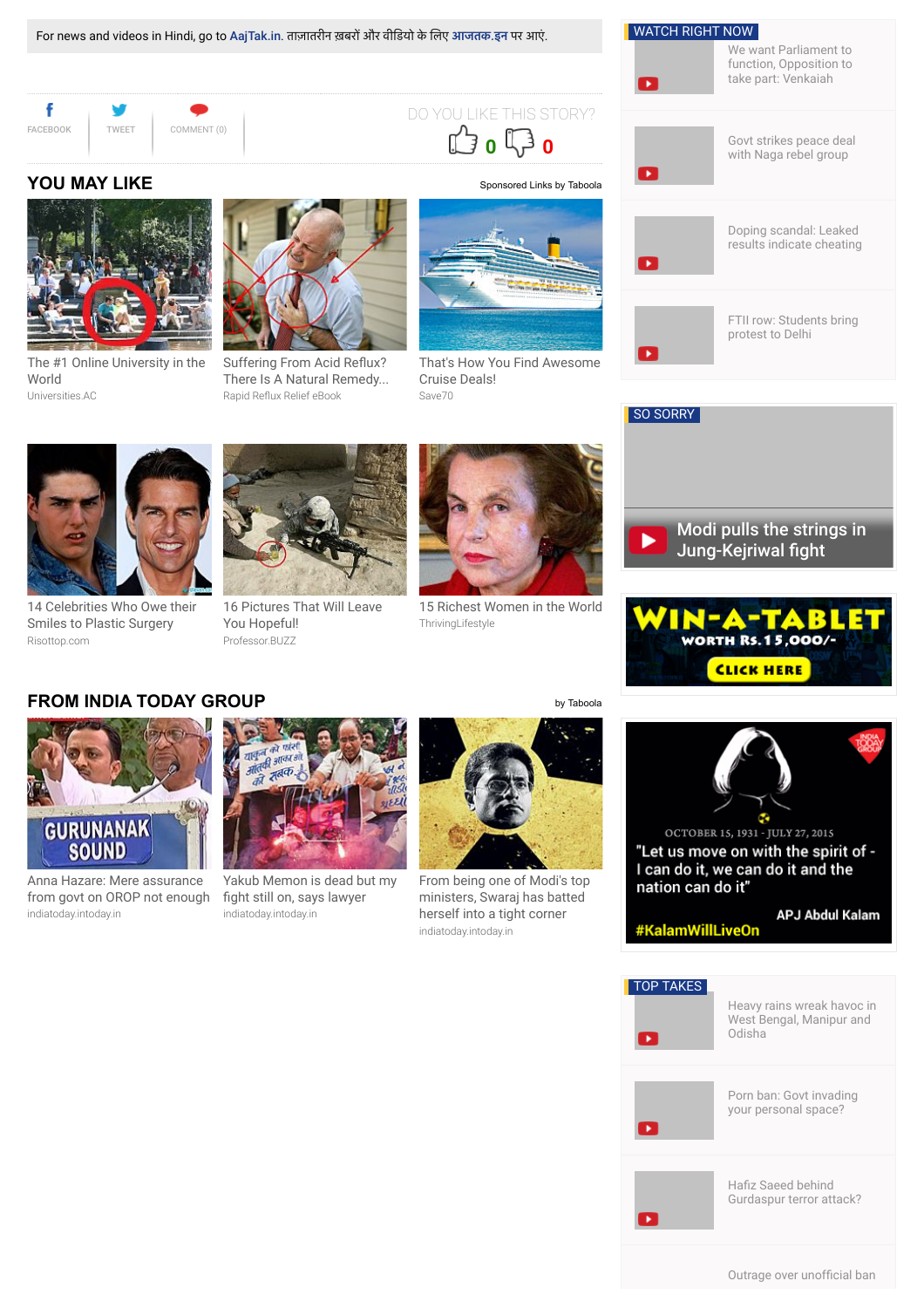



# **T**RENDING